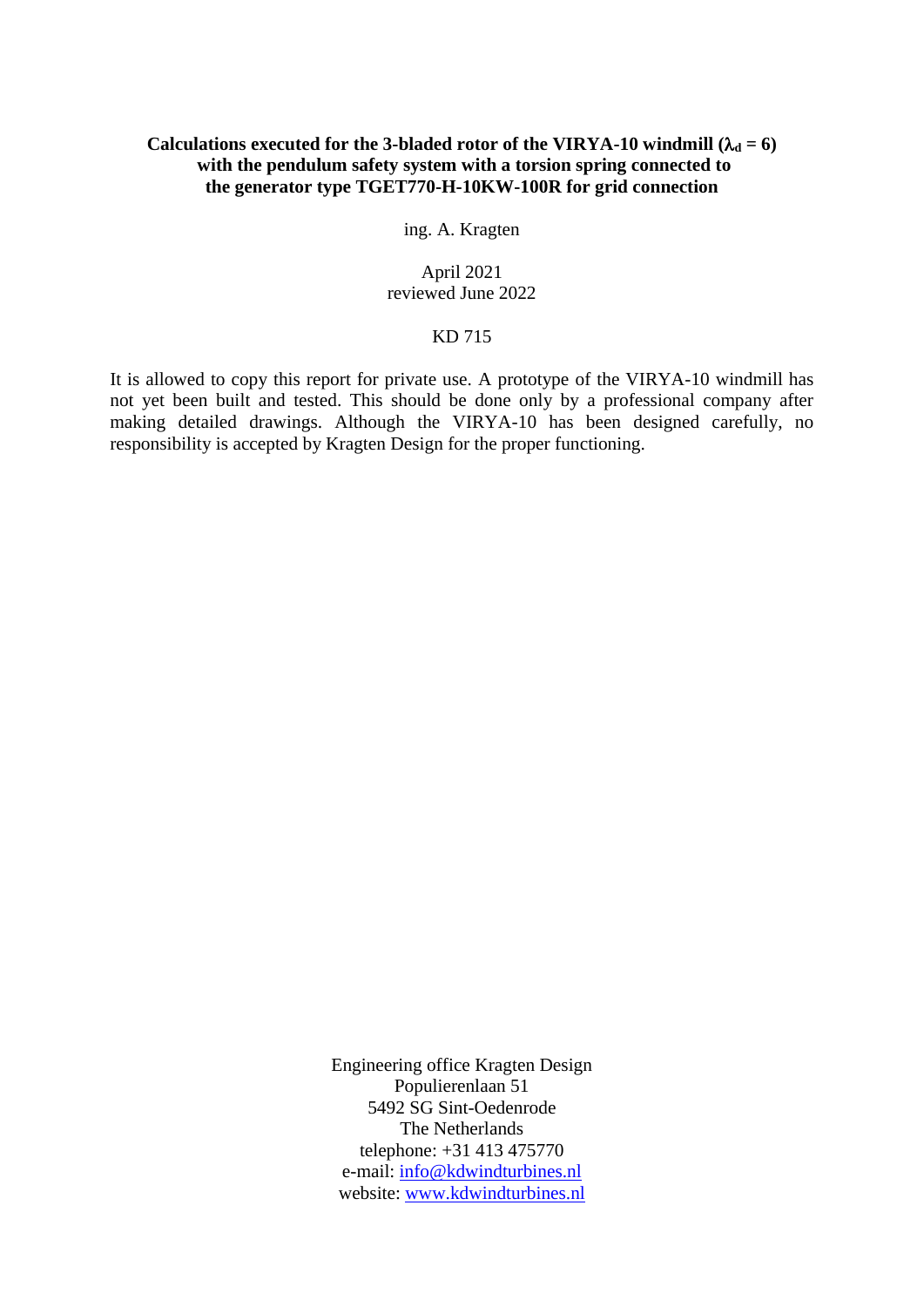|   | Contains                                                                 | page |
|---|--------------------------------------------------------------------------|------|
| 1 | Introduction                                                             | 3    |
| 2 | Description of the rotor of the VIRYA-10 windmill                        | 3    |
| 3 | Calculations of the rotor geometry                                       | 4    |
| 4 | Determination of the $C_p$ - $\lambda$ and the $C_q$ - $\lambda$ curves  | 5    |
| 5 | Determination of the P-n curves and the optimum cubic line               |      |
| 6 | Determination of the generator characteristics and the $P_{el}$ -V curve | 9    |
| 7 | Use of the VIRYA-10 in combination with ten semi-detached houses         | 16   |
| 8 | References                                                               | 18   |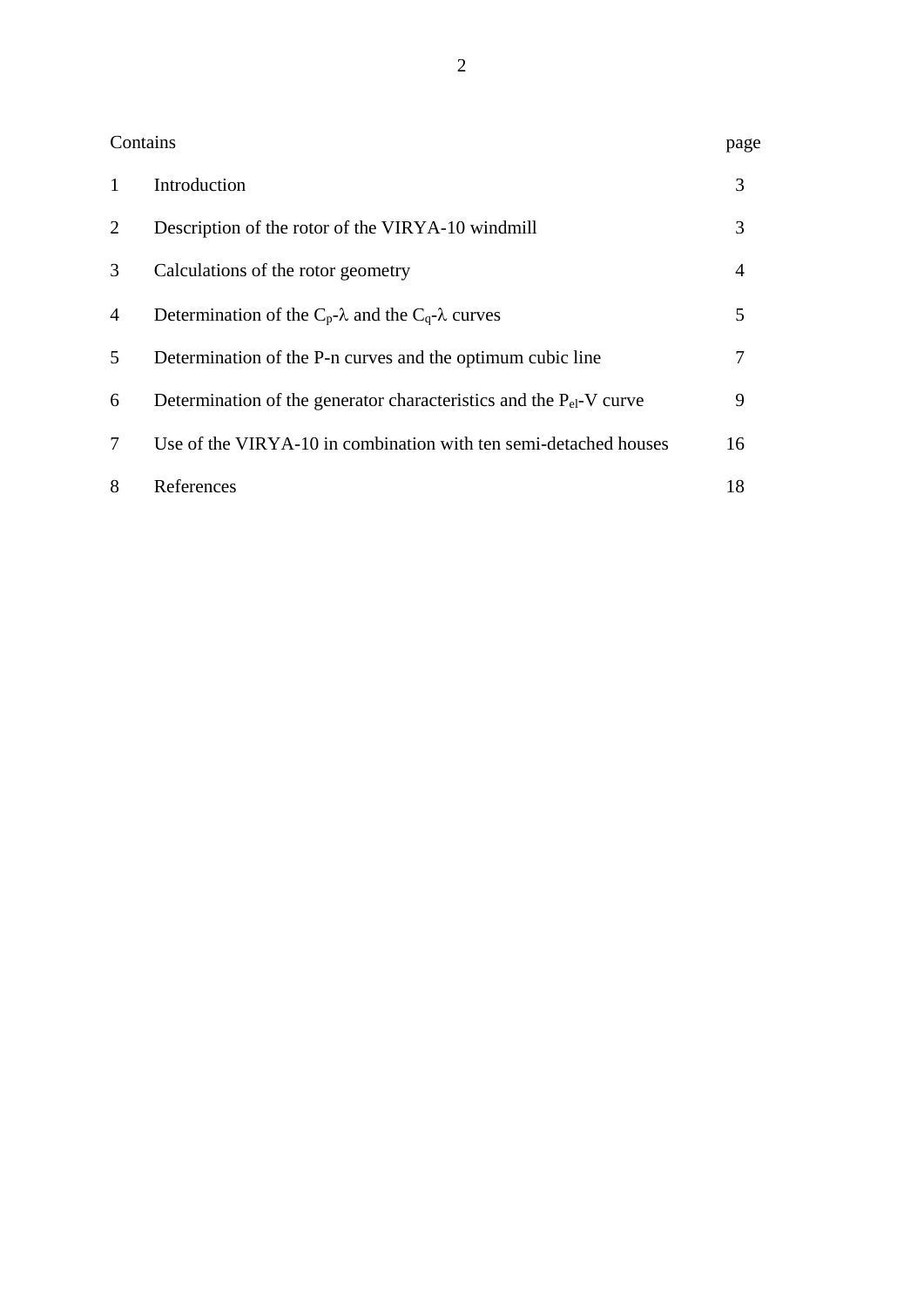#### **1 Introduction**

In the Dutch report KD 713 (ref. 1) it is proposed to use a windmill with a rotor diameter of 10 m to generate energy for mainly the heat pumps of four houses but to store the surplus energy in a hot water reservoir. The rotor would be connected direct drive to one of the biggest PM-generators of Hefei Top Grand with housing type TGET770. Some preliminary calculations have shown that the torque level of a rotor with 10 m diameter is too high if the hinged side vane safety system is used. However, a rotor diameter of 10 m seems allowed if the pendulum safety system with a torsion spring is used as the maximum torque level of the rotor can be restricted much sharper with this safety system. This safety system is described in report KD 439 (ref. 3). Some specific calculations for the VIRYA-10 are given in chapter 6 of KD 439. A rotor with a diameter of 10 m is designed in this new report KD 715. The windmill is called the VIRYA-10. It will be grid connected.

I have written several Dutch reports about the use of a medium size wind turbine in combination with a group of houses on my property but these reports are no longer public. In the Dutch public report "Ideeën over realisatie van 34 halfvrijstaande huizen geschikt voor dubbele bewoning" (ref. 2), no wind turbine is used but the house specified in chapter 4 of this report is used in chapter 7 to demonstrate that about ten of those houses can be used in combination with the VIRYA-10.

For the generator it is chosen to use the biggest axial flux PM-generator of the Chinese supplier Hefei Top Grand. This generator has a housing type TGET770 and 770 is about the diameter of the housing in mm. Five different generators with different powers at different rotational speeds are supplied for this housing size. The choice will be made in chapter 6. The axial flux generators of Hefei Top Grand type TGET have an outer rotor, so the whole generator housing is rotating. It has a 3-phase winding which is connected in star internally. The three phase wires are guided through the hollow shaft. For use in combination with an inverter, the 3-phase current has to be rectified. Rectification of the winding is described in report KD 340 (ref. 4). Selection of the right rectifier and the right inverter is out of the scope of this report.

The head is kept perpendicular to the wind by a double vane with 6 m long vane arms and with square vane blades size 1 \* 1 m at the end of each vane arm. The VIRYA-10 will have a free standing tubular tower with a height of 18 m or 24 m.

#### **2 Description of the rotor of the VIRYA-10 windmill**

The 3-bladed rotor of the VIRYA-10 windmill has a diameter  $D = 10$  m and a design tip speed ratio  $\lambda_d = 6$ . The rotor has blades with a constant chord and no twist and is provided with a Gö 711 airfoil. This airfoil is described in report KD 285 (ref. 5). A blade is made out of a wooden plank with dimensions of 67 \* 450 \* 4450 mm. The airfoil is made over the whole blade length. The blade has no twist so the blade angle  $\beta$  is the same for the whole blade.

The VIRYA-5B3 has a hub plate which is made out of one sheet. It this would also be done for the VIRYA-10, a very big sheet would be needed and a lot of material would be wasted. So for the VIRYA-10 it is assumed that three strips are welded together under an angle of 120°. The strips are made of mild steel strip with a thickness of 15 mm, a width of 300 mm and a length of 1000 mm. Each strip is twisted 7.4° right hand in between  $r = 350$  mm and  $r = 550$  mm to give the blade the correct blade angle. The welded hub assembly is galvanised. The overlap in between a blade and a strip is 450 mm which results in a free blade length of 4 m. The blades are connected to the hub assembly by three bolts M20 and six nuts M20. A cambered sheet size 450 \* 80 \* 4 mm is placed under the bolt heads to prevent damage of the wood when the bolts are tightened. The hub assembly is bolted to the generator housing by means of twelve bolts M12. The rotor is balanced by adding balance weights under the connecting bolts. A sketch of the VIRYA-10 rotor is given in figure 1.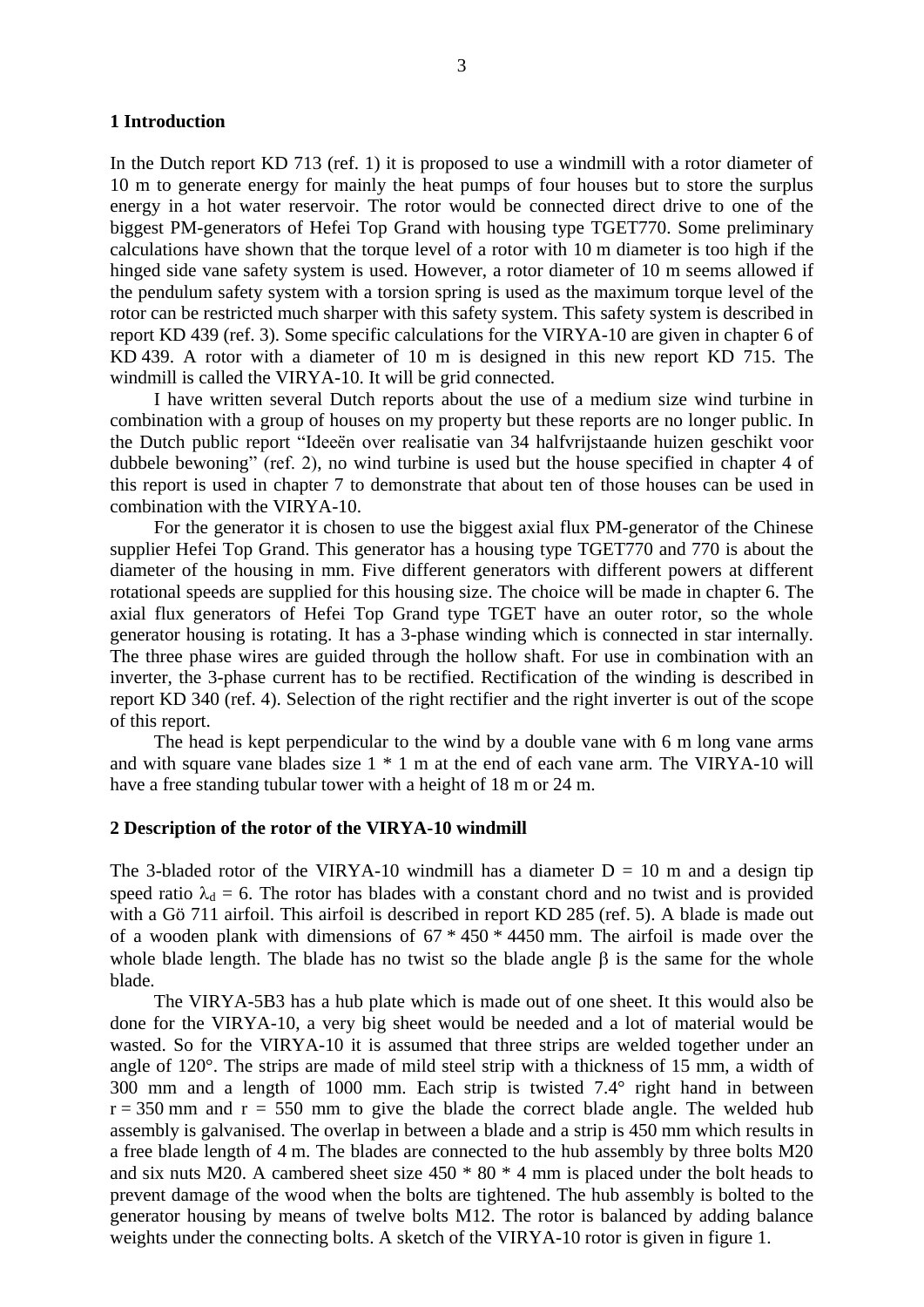

fig. 1 Sketch VIRYA-10 rotor

### **3 Calculation of the rotor geometry**

The rotor geometry is determined using the method and the formulas as given in report KD 35 (ref. 6). This report (KD 715) has its own formula numbering. Substitution of  $\lambda_d = 6$  and  $R = 5$  m in formula (5.1) of KD 35 gives:

$$
\lambda_{\rm rd} = 1.2 \cdot r \tag{1}
$$

Formula's (5.2) and (5.3) of KD 35 stay the same so:

$$
\beta = \phi - \alpha \tag{2}
$$

$$
\phi = 2/3 \arctan 1 / \lambda_{\rm rd} \qquad (°)
$$
 (3)

Substitution of  $B = 3$  and  $c = 0.45$  m in formula (5.4) of KD 35 gives:

$$
C_1 = 18.617 r (1 - cos\phi) \t (-)
$$
 (4)

Substitution of  $V = 5$  m/s and  $c = 0.45$  m in formula (5.5) of KD 35 gives:

$$
R_{\rm e r} = 1.501 * 10^5 * \sqrt{(\lambda_{\rm r} d^2 + 4/9)} \qquad (-)
$$
 (5)

The blade is calculated for six stations A till F which have a distance of 0.8 m of one to another. Cross section F corresponds to the end of a strip of the hub assembly. The blade has a constant chord and the calculations therefore correspond with the example as given in chapter 5.4.2 of KD 35. This means that the blade is designed with a low lift coefficient at the tip and with a high lift coefficient at the root.

First the theoretical values are determined for  $C_l$ ,  $\alpha$  and  $\beta$  and next  $\beta$  is linearized such that the twist is constant and that the linearized values for the outer part of the blade correspond as good as possible with the theoretical values. The result of the calculations is given in table 1.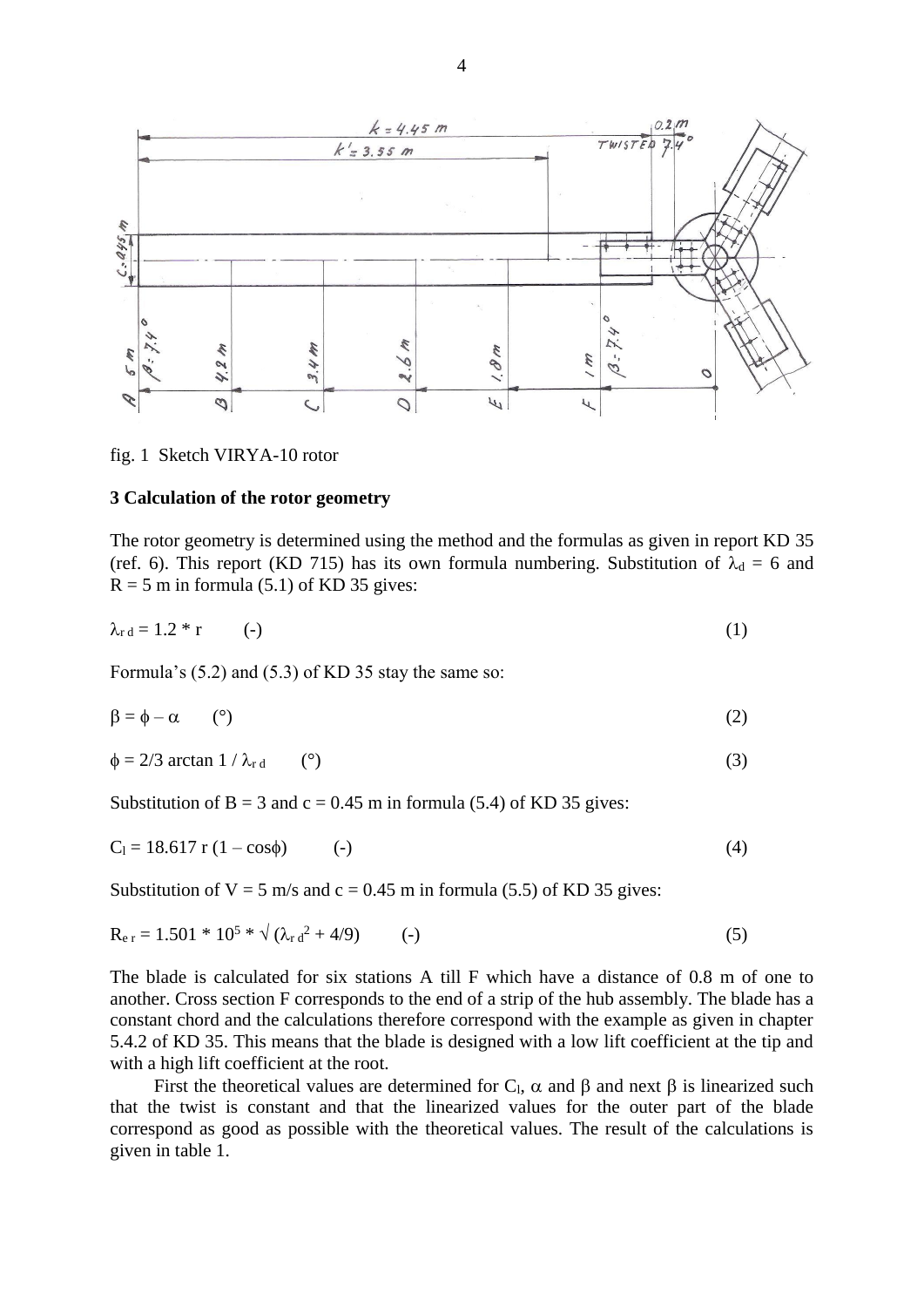The aerodynamic characteristics of the Gö 711 airfoil are given in report KD 285 (ref. 5). This airfoil is flat over 97.5 % of the chord and is therefore easy to manufacture. A disadvantage of this airfoil is that it has been measured only for a rather high Reynolds value of  $4 * 10<sup>5</sup>$ . But as the VIRYA-10 has a rather large chord, this is no problem. The Reynolds values for the stations are calculated for a wind speed of 5 m/s because this is a reasonable wind speed for a windmill which is used in areas with moderate wind speeds.

| sta-         | r   | $\lambda_{\rm rd}$ | Ф    | c    | $C_{1\text{ th}}$ | $C1$ lin | $R_{e\,r} * 10^{-5}$ | $R_e$ * 10 <sup>-5</sup> | $\alpha_{\text{th}}$     | $\alpha_{lin}$ | $\beta_{th}$ | $\beta_{lin}$ | $C_d/C_l$ lin |
|--------------|-----|--------------------|------|------|-------------------|----------|----------------------|--------------------------|--------------------------|----------------|--------------|---------------|---------------|
| tion         | (m) | $(-)$              | 70   | (m)  | $(-)$             | (-)      | $V = 5$ m/s          | Gö 711                   | (٥١                      | (٥١            | (٥١          | (°            | $(\text{-})$  |
| $\mathbf{A}$ |     | 6                  | 6.3  | 0.45 | 0.56              | 0.57     | 9.06                 | $\overline{4}$           | $-1.3$                   | $-1.1$         | 7.6          | 7.4           | 0.025         |
| B            | 4.2 | 5.04               | 7.5  | 0.45 | 0.67              | 0.67     | 7.63                 | $\overline{4}$           | 0.1                      | 0.1            | 7.4          | 7.4           | 0.020         |
| $\mathbf C$  | 3.4 | 4.08               | 9.2  | 0.45 | 0.81              | 0.81     | 6.21                 | $\overline{4}$           | 1.8                      | 1.8            | 7.4          | 7.4           | 0.016         |
| D            | 2.6 | 3.12               | 11.8 | 0.45 | 1.03              | 1.02     | 4.79                 | $\overline{4}$           | 4.5                      | 4.4            | 7.3          | 7.4           | 0.015         |
| E            | 1.8 | 2.16               | 16.6 | 0.45 | 1.39              | 1.38     | 3.39                 | $\overline{4}$           | 9.3                      | 9.2            | 7.3          | 7.4           | 0.023         |
| $\mathbf{F}$ |     | 1.2                | 26.5 | 0.45 | 1.96              | 1.30     | 2.06                 | $\overline{4}$           | $\overline{\phantom{a}}$ | 19.1           |              | 7.4           | 0.18          |

table 1 Calculation of the blade geometry of the VIRYA-10 rotor

No value for  $\alpha_{\text{th}}$  and therefore for  $\beta_{\text{th}}$  is found for station F because the required C<sub>l</sub> value can't be generated. The variation of the theoretical blade angle  $\beta_{th}$  is only little for the stations A up to E and varies in between 7.6° and 7.3°. Therefore it is allowed to take a constant value of  $\beta_{\text{lin}} = 7.4^{\circ}$  for the whole blade.

### **4 Determination of the**  $C_p$ **-** $\lambda$  **and the**  $C_q$ **-** $\lambda$  **curves**

The determination of the C<sub>p</sub>- $\lambda$  and C<sub>q</sub>- $\lambda$  curves is given in chapter 6 of KD 35. The average  $C_d/C_l$  ratio for the most important outer part of the blade is about 0.02. Figure 4.7 of KD 35 (for B = 3) and  $\lambda_{opt} = 6.5$  and  $C_d/C_l = 0.02$  gives  $C_{p \text{ th}} = 0.48$ .

The blade is stalling at station F. For the calculation of the maximum  $C_p$  therefore not the whole blade length  $k = 4.45$  m is taken into account but only the part up to 0.45 m outside station F. This gives an effective blade length  $k' = 3.55$  m.

Substitution of  $C_{p \text{ th}} = 0.48$ , R = 5 m and effective blade length k' = 3.55 m in formula 6.3 of KD 35 gives  $C_{p \max} = 0.44$ .  $C_{q \ opt} = C_{p \max} / \lambda_{opt} = 0.44 / 6 = 0.0733$ . Substitution of  $\lambda_{opt} = \lambda_d = 6$  in formula 6.4 of KD 35 gives  $\lambda_{unl} = 9.6$ . The starting torque coefficient is calculated with formula 6.12 of KD 35 which is given by:

$$
C_{q\,\text{start}} = 0.75 \,^* B \,^* (R - \frac{1}{2}k) \,^* C_1 \,^* c \,^* k / \pi R^3 \tag{6}
$$

The blade angle is 7.4° for the whole blade. For a non rotating rotor, the angle of attack  $\alpha$  is therefore 90 $^{\circ}$  - 7.4 $^{\circ}$  = 82.6 $^{\circ}$ . The aerodynamic characteristics for the Gö 711 aren't given for large angles of  $\alpha$  in KD 285. However, it is assumed that the estimated C<sub>l</sub>- $\alpha$  curve of the Gö 623 airfoil can be used for large values of  $\alpha$  which is given as figure 5.10 of KD 35 (ref. 6). For  $\alpha = 82.6^{\circ}$  it can be read that C<sub>l</sub> = 0.26. The whole blade is stalling during starting and the part of the blade behind the hub assembly isn't effective. Therefore, for k now the free blade length  $k = 4$  m is taken.

Substitution of B = 3, R = 5 m, k = 4 m, C<sub>1</sub> = 0.26 and c = 0.45 m in formula 6 gives that  $C_q$  start = 0.0080. For the ratio between the starting torque and the optimum torque we find that it is  $0.0080 / 0.0733 = 0.109$ . This is acceptable for a rotor with  $\lambda_d = 6$ .

The starting wind speed  $V_{start}$  of the rotor is calculated with formula 8.6 of KD 35 which is given by: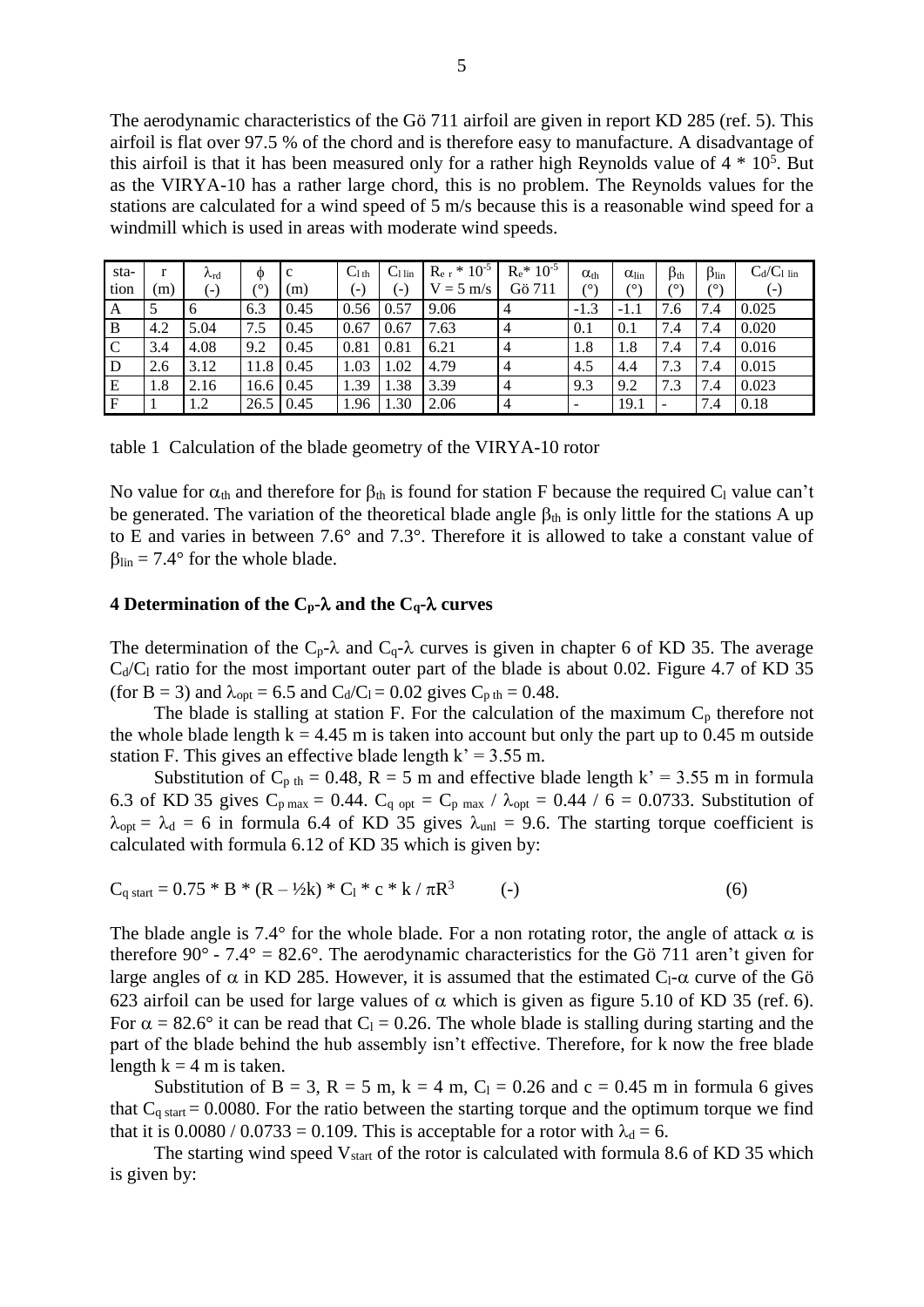$$
V_{\text{start}} = \sqrt{(}
$$
 ( ( ())
$$
V_{\text{start}} = \sqrt{(}
$$
 ( ())
$$
C_{q \text{ start}} * \frac{1}{2} \rho * \pi R^3
$$
 (7)

In the specification of the generator it is mentioned that the starting torque is smaller than 0.5 Nm. This is very low and I doubt if this is correct if the generator has a seal on the shaft. The generator can be used without a seal for a vertical axis wind turbine but for a horizontal axis wind turbine, a seal is certainly necessary to prevent that water enters the bearings. Assume that the sticking torque with a seal is 4 Nm.

If the generator has no seal on the shaft and no outside chamber for mounting of an oil seal, it might be possible to use a V-ring of manufacture Forsheda type V-100A. This ring is clamped around the shaft and has an elastic lip which is pressed against the collar at the shaft side. But this is only possible if the collar surface is machined flat with a low roughness. Some grease has to be put on the lip at mounting.

Substitution of  $Q_s = 4$  Nm,  $C_{q \text{ start}} = 0.0080$ ,  $\rho = 1.2$  kg/m<sup>3</sup> and R = 5 m in formula 7 gives that  $V_{start} = 1.5$  m/s. This is very low for a 3-bladed rotor with a design tip speed ratio  $\lambda_d = 6$  meant to be used in regions with moderate wind speeds.

In chapter 6.4 of KD 35 it is explained how rather accurate  $C_p$ - $\lambda$  and  $C_q$ - $\lambda$  curves can be determined if only two points of the  $C_p$ - $\lambda$  curve and one point of the  $C_q$ - $\lambda$  curve are known. The first part of the  $C_q$ - $\lambda$  curve is determined according to KD 35 by drawing an S-shaped line which is horizontal for  $\lambda = 0$ . Kragten Design developed a method with which the value of  $C_q$  for low values of  $\lambda$  can be determined (see report KD 97 ref. 7). With this method, it can be determined that the C<sub>q</sub>- $\lambda$  curve is about straight and horizontal for low values of  $\lambda$  if a Gö 711 airfoil is used. A scale model of a three bladed rotor with constant chord and blade angle and with a design tip speed ratio  $\lambda_d = 6$  has been measured in the wind tunnel already on 20-11-1980. It has been found that the maximum  $C_p$  was more than 0.4 and that the  $C_q$ - $\lambda$ curve for low values of  $\lambda$  was not horizontal but somewhat rising. This effect has been taken into account and the estimated  $C_p$ - $\lambda$  and  $C_q$ - $\lambda$  curves for the VIRYA-10 rotor are given in figure 2 and 3.



fig. 2 Estimated  $C_p$ - $\lambda$  curve for the VIRYA-10 rotor for the wind direction perpendicular to the rotor ( $\delta = 0^{\circ}$ )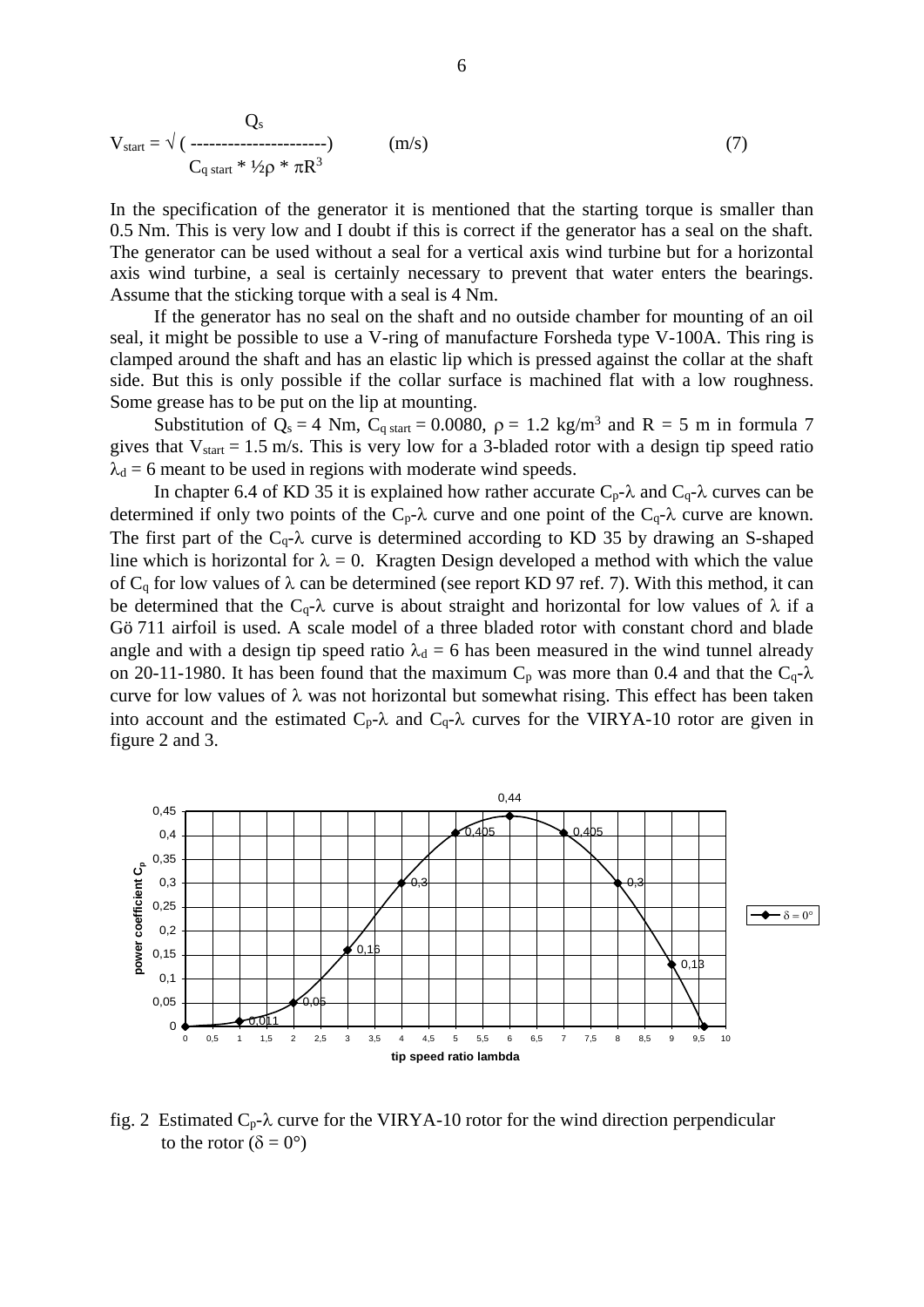

fig. 3 Estimated  $C_q$ - $\lambda$  curve for the VIRYA-10 rotor for the wind direction perpendicular to the rotor ( $\delta = 0^{\circ}$ )

#### **5 Determination of the P-n curves and the optimum cubic line**

The determination of the P-n curves of a windmill rotor is described in chapter 8 of KD 35. One needs a  $C_p$ - $\lambda$  curve of the rotor and the characteristics of the safety system together with the formulas for the power P and the rotational speed n. The  $C_p$ - $\lambda$  curve is given in figure 2.

The characteristics of the safety system are derived in chapter 3 of KD 439 for a design wind speed  $V_d = 8$  m/s. This means that the rotor starts yawing around the horizontal axis at a wind speed of 8 m/s. In figure 8, 9 and 10 of KD 439 it can be seen that the rotational speed, the thrust, the torque and the power are about maximal for a wind speed of 10 m/s. So a wind speed of 10 m/s is the rated wind speed V<sub>rated</sub>. In figure 7 of KD 439 it can be seen that the yaw angle  $\delta$  is about 30° for V = 10 m/s and that the yaw angle for V = 9 m/s is about 20°. So the P-n curves of the rotor are determined for wind speeds up to 8 m/s for the rotor perpendicular to the wind, for V = 9 m/s for a yaw angle  $\delta = 20^{\circ}$  and for V = 10 m/s for a yaw angle  $\delta = 30^\circ$ .

The P-n curves are used to check the matching with the  $P_{mech}$ -n curve of the generator for a certain gear ratio i (the VIRYA-10 has no gearing so  $i = 1$ ). Because we are especially interested in the domain around the optimal cubic line and because the P-n curve for low values of  $\lambda$  appear to lie very close to each other, the P-n curves are not determined for low values of  $\lambda$ . The P-n curves are determined for wind the speeds 3, 4, 5, 6, 7, 8, 9 and 10 m/s. Substitution of  $R = 5$  m in formula 7.1 of KD 35 gives:

$$
n = 1.9099 * \lambda * \cos\delta * V \qquad (rpm)
$$
 (8)

Substitution of  $p = 1.2$  kg / m<sup>3</sup> and R = 5 m in formula 7.10 of KD 35 gives:

$$
P = 47.124 \times C_p \times \cos^3 \delta \times V^3 \tag{9}
$$

The P-n curves are determined for  $C_p$  values belonging to  $\lambda$  is 3, 4, 5, 6, 7, 8, 9 and 9.6 (see figure 2). For a certain wind speed, for instance  $V = 3$  m/s, related values of  $C_p$  and  $\lambda$  are substituted in formula 8 and 9 and this gives the P-n curve for that wind speed. The result of the calculations is given in table 2.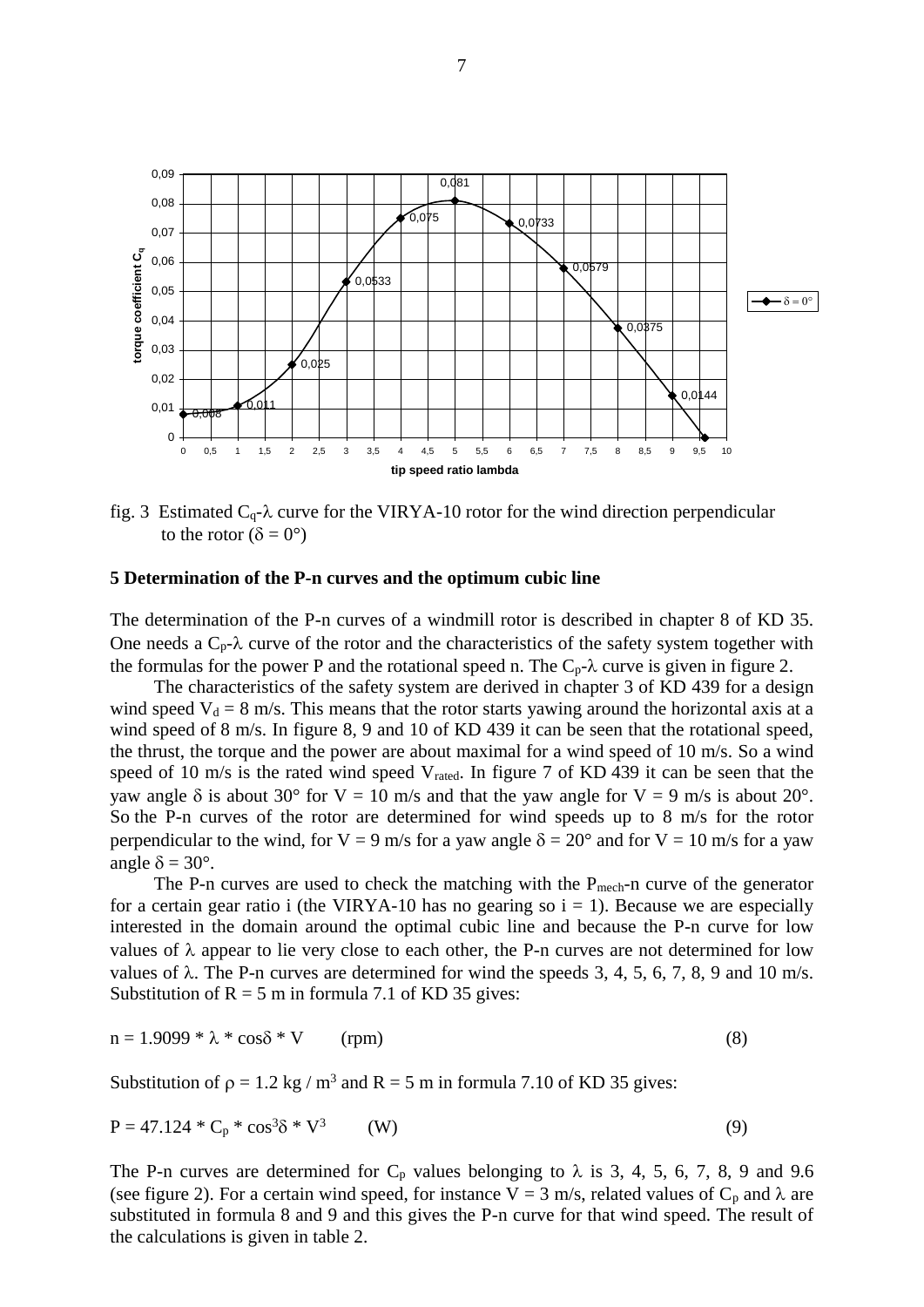|                |              | $V = 3$ m/s          |      | $V = 4$ m/s          |      | $V = 5$ m/s          |      | $V = 6$ m/s          |      | $V = 7$ m/s          |      | $V = 8$ m/s          |       | $V = 9$ m/s           |                  | $V = 10$ m/s          |                 |
|----------------|--------------|----------------------|------|----------------------|------|----------------------|------|----------------------|------|----------------------|------|----------------------|-------|-----------------------|------------------|-----------------------|-----------------|
|                |              | $\delta = 0^{\circ}$ |      | $\delta = 0^{\circ}$ |      | $\delta = 0^{\circ}$ |      | $\delta = 0^{\circ}$ |      | $\delta = 0^{\circ}$ |      | $\delta = 0^{\circ}$ |       | $\delta = 20^{\circ}$ |                  | $\delta = 30^{\circ}$ |                 |
| Iλ             | $\sim$<br>◡▫ | $n$ (rpm)            | P(W) | n(rpm)               | P(W) | $n$ (rpm)            | P(W) | n(rpm)               | P(W) | n(rpm)               | P(W) | n(rpm)               | P(W)  | $n_{\delta}$ (rpm)    | $P_{\delta}$ (W) | $n_{\delta}$ (rpm)    | $P_{\delta}(W)$ |
| $\overline{3}$ | 0.16         | 17.2                 | 204  | 22.9                 | 483  | 28.6                 | 942  | 34.4                 | 1629 | 40.1                 | 2586 | 45.8                 | 3860  | 48.5                  | 4561             | 49.6                  | 4897            |
| $\overline{4}$ | 0.3          | 22.9                 | 382  | 30.6                 | 905  | 38.2                 | 1767 | 45.8                 | 3054 | 53.5                 | 4849 | 61.1                 | 7238  | 64.6                  | 8552             | 66.2                  | 9182            |
| 5              | 0.405        | 28.6                 | 515  | 38.2                 | 1221 | 47.7                 | 2386 | 57.3                 | 4122 | 66.8                 | 6546 | 76.4                 | 9772  | 80.8                  | 11545            | 82.7                  | 12396           |
| 6              | 0.44         | 34.4                 | 560  | 45.8                 | 1327 | 57.3                 | 2592 | 68.8                 | 4479 | 80.2                 | 7112 | 91.7                 | 10616 | 96.9                  | 12542            | 99.2                  | 13467           |
| 7              | 0.405        | 40.1                 | 515  | 53.5                 | 1221 | 66.8                 | 2386 | 80.2                 | 4122 | 93.6                 | 6546 | 107.0                | 9772  | 13.1                  | 1545             | 115.8                 | 12396           |
| $\overline{8}$ | 0.3          | 45.8                 | 382  | 61.1                 | 905  | 76.4                 | 1767 | 91.7                 | 3054 | 107.0                | 4849 | 122.2                | 7238  | 129.2                 | 8552             | 132.3                 | 9182            |
| $\overline{9}$ | 0.13         | 51.6                 | 165  | 68.8                 | 392  | 85.9                 | 766  | 103.1                | 1323 | 120.3                | 2101 | 137.5                | 3137  | 145.4                 | 3706             | 148.9                 | 3979            |
| 9.6            |              | 55.0                 |      | 73.3                 |      | 91.7                 | Ю    | 110.0                |      | 128.3                |      | 146.7                |       | 155.1                 |                  | 158.8                 |                 |

The calculated values for n and P are plotted in figure 4. The optimum cubic line which can be drawn through the tops of the P-n curves, is also given in figure 4.

table 2 Calculated values of n and P as a function of  $\lambda$  and V for the VIRYA-10 rotor



fig. 4 P-n curves of the VIRYA-10 rotor, optimum cubic line,  $P_{mech}$ -n and  $P_{el}$ -n curves for the TGET770-H-10KW-100R generator with a resistance load such that  $P_{el} = 10000 \text{ W}$  at n = 100 rpm, P-n curve for the rated torque Q = 1123.5 Nm, Pel-n curve for an inverter load, P-n curve for short-circuit in star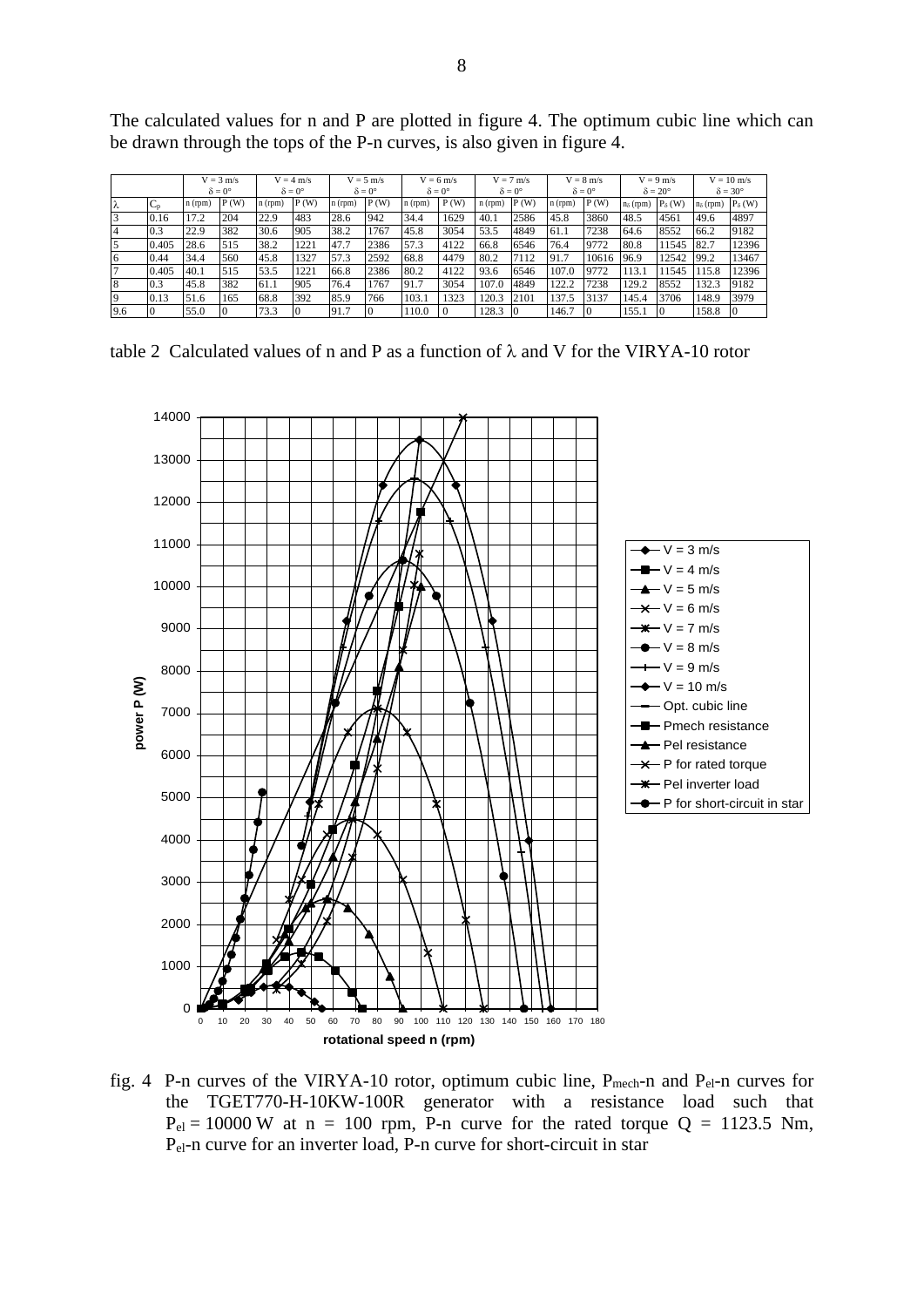#### **6 Determination of the generator characteristics and the Pel-V curve**

An axial flux generator of Chinese manufacture has been chosen. Axial flux means that the magnetic flux which is flowing through the coils is in parallel to the generator axis. There is no iron in the coils and so the sticking torque is only determined by the friction of the bearings and the seal on the shaft. As there is no iron in the coils, there are no magnetic losses and the peak efficiency is rather high. Such generators are supplied by different Chinese suppliers like Hefei Top Grand, Xinda Green Energy, Hiestmotor and Qiangsheng Magnets. I have chosen Hefei Top Grand, website: [www.china-topgrand.com](http://www.china-topgrand.com/) because they gave the clearest answers on my questions. I have bought and tested a much smaller generator type TGET165-0.15kW-500R at this company and they keep their promises. Measurements for this generator and experiments with a small wind turbine are given in report KD 595 (ref. 9).

For the VIRYA-10, I have chosen the generator with biggest available housing type TGET770 (770 refers to about the housing diameter in mm, the real diameter is 665 mm). For this housing, five different powers can be supplied depending on the rotational speed. The type number, TGET770 is followed by the power in kW and the rotational speed in rpm. The following five types are available: TGET770-7.5KW-100R, TGET770-H-10KW-100R, TGET770-10KW-150R, TGET770-45KW-300R and TGET770-60KW-450R. A data sheet about each generator can be found on the website of the supplier following the path: [www.china-topgrand.com](http://www.china-topgrand.com/) – product – Permanent Magnet Generator Outer Rotor – page 4 for the 7.5 kW and 10 kW versions and page 3 for the H-10 kW, the 45 kW and 60 kW versions.

I have studied all pages and found some strange things. The first thing is that, if every generator has about the same rated torque level, it could be expected that the rated maximum power increases about linear to the rated rotational speed. But this isn't true.

It appears that two 10 kW versions are available which give the power at 100 rpm and at 150 rpm. This means that the rated torque level of the 100 rpm version must be a factor 1.5 higher. This is only possible if the 100 rpm version has stronger magnets and a stator winding which contains more copper. It will probably also be more expensive. The rated torque level of the 45 kW and the 60 kW versions must also be much higher than for the other versions.

Another strange point is that for the 7.5 kW and both 10 kW versions it is mentioned that the efficiency is larger than 85 %, which I believe. But for the 45 kW and the 60 kW version it is mentioned that the efficiency is larger that 95 % which I think is a mistake, especially because the given powers and currents are very high. Another mistake is that the dimension of the sticking torque is given as N/m in stead of Nm.

First, the TGET770-10KW-150R was chosen but the maximum torque level appeared to be too low at high wind speeds. So finally the TGET770-H-10KW-100R was chosen. So the generated electrical power is 10000 W at  $n = 100$  rpm. Next it is assumed that the efficiency is 85 % or 0.85 (-). So the required mechanical power is  $10000 / 0.85 = 11765$  W. The generator has a mass of 165 kg which seems acceptable for the VIRYA-10.

The rated loaded voltage at  $n = 100$  rpm is specified as 380 VAC. So no DC voltage is specified but the loaded DC voltage can be calculated. This generator has a 3-phase winding with an internal star point and three phase wires are coming out of the hollow generator shaft. The given voltage is the voltage in between two of the three phases and not the phase voltage U<sub>f</sub>, which is the voltage in between the star point and one of the phases. U<sub>f</sub> is a factor  $\sqrt{3}$ lower, so 219.39 VAC. A large 3-phase rectifier (not included) must be used to get a DC current which is needed for the inverter. Rectification of a 3-phase current is explained in report KD 340 (ref. 3). However, it might be that the rectifier is included in the inverter and in this case the three phase wires are directly connected to the inverter. To stop the rotor, a 3-phase switch has to be mounted at the tower foot. The switch must be mounted before the rectifier and as close as possible to the generator to prevent a voltage drop over the lines in between the generator and the switch.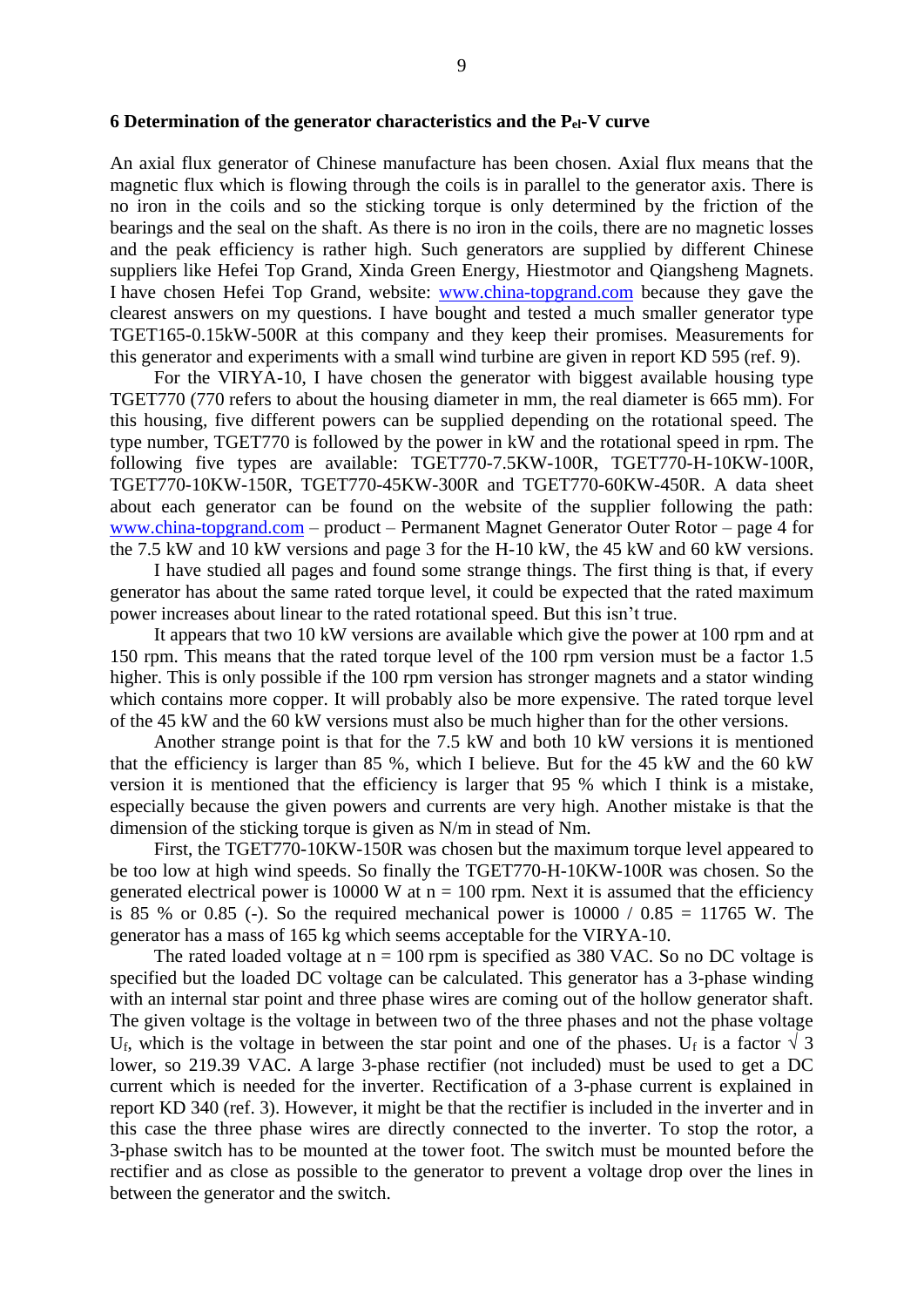The rated line current I is specified as  $I = 15.2$  A at  $n = 100$  rpm. So the rated power generated by one phase is  $U_f * I = 219.39 * 15.2 = 3335$  W. So the rated power generated by three phases is  $3 * 3335 = 10005$  W. This matches well with the given rated power of 10 kW. The small difference must be caused by rounding off the current.

The sticking torque of the generator is very low without an oil seal and is only caused by the friction of the bearings. It is specified that this torque is less than 0.5 Nm. An oil seal is needed if the axis is horizontal. The sticking torque will be much higher if an oil seal is mounted but it is expected that it is low enough for the VIRYA-10 rotor (see calculation of the starting wind speed in chapter 4).

The generator has a shaft with a diameter of 98 mm and this shaft will be strong enough for a horizontal axis wind turbine with a rotor diameter of 10 m. The generator housing has a collar with a diameter of 220 mm at the front side and a 220 mm hole has to be made in the hub assembly. The generator has three pairs of M12 holes with a radial pitch of 100 mm and a tangential pitch of 158 mm. The six outer threaded holes are lying at a pitch circle of 612 mm. The outer diameter of the generator is 765 mm. The outer diameter of the connection planes is 695 mm.

The generator characteristics are given in point 6 of the data sheet. The  $P_{el}$ -n and the loaded U-n curves are given. The curves show measuring points but the measuring points aren't given in a table. The U-n curve is about a straight line through the origin and the Pel-n curve is about a parabola. This is an indication that the load is a fixed resistance for the whole range of measurements. I have performed this kind of measurements on a radial flux PM-generator made from an asynchronous motor. These measurements are given in chapter 7 and 9 of report KD 78 (ref. 10). These measurements show that the  $P_{mech}$ -n and  $P_{el}$ -n curves are about parabolas if the resistance isn't very low, that the U-n and Q-n curves are about straight lines through the origin and that the efficiency is about constant for a certain resistance. So these curves are estimated for the given generator of Hefei Top Grand from the given rated values at  $n = 100$  rpm.

The given rated voltage is the alternating voltage  $U_{AC}$  in between two of the three phases. For an inverter, the winding must be rectified. The rectified DC voltage  $U_{DC}$  is a factor 0.955  $*\sqrt{2}$  = 1.3506 higher than U<sub>AC</sub> (if the voltage drop of the rectifier diodes is neglected). The unloaded or open voltage U<sub>open</sub> is also not specified. For a smaller generator type TGET320-1KW-350R, it has been found in chapter 3 of report KD 705 (ref. 11) that the ratio U<sub>open</sub> / U<sub>DC</sub> is about  $68 / 56 = 1.2143$ . It is assumed that this ratio is also valid for the generator type TGET770-H-10KW-100R. So for the loaded DC voltage  $U_{DC}$  at n = 100 rpm it is valid that  $U_{DC} = 1.3506 * 380 = 513 \text{ VDC}$ . For the open DC voltage  $U_{open}$  at n = 100 rpm it is valid that  $U_{open} = 1.2143 * 1.3506 * 380 = 623 \text{ VDC}$ . The calculated values are given in the bottom line of table 3.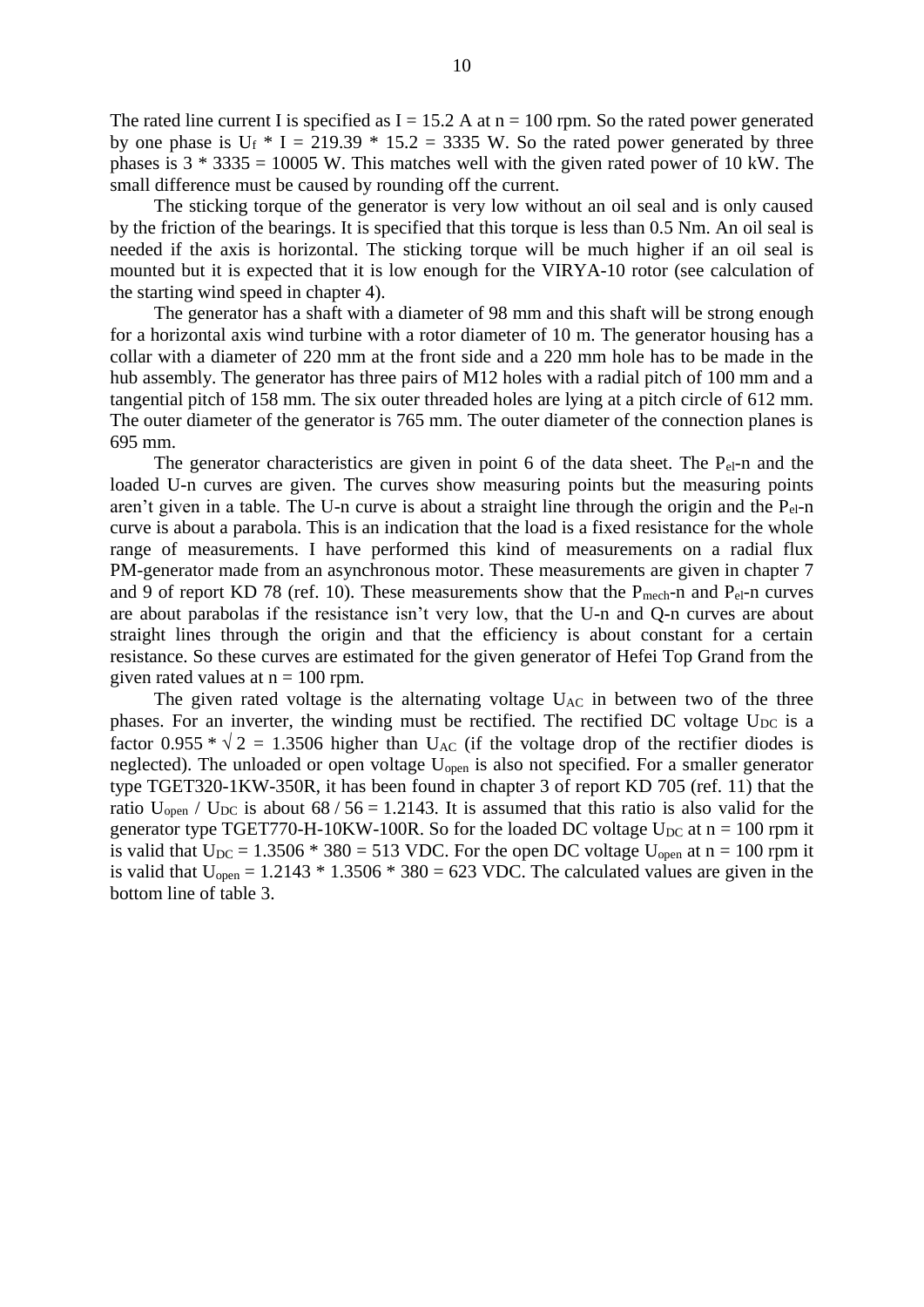| $n$ (rpm) | $U_{AC} (V)$ | $U_{DC} (V)$ | $U_{open} (V)$ | $P_{el}$ (W) | $\eta_{gen}$ (-) | $P_{mech}$ (W) | Q(Nm)    | $P_{heat}$ (W) |
|-----------|--------------|--------------|----------------|--------------|------------------|----------------|----------|----------------|
| $\theta$  | $\theta$     | $\Omega$     | $\Omega$       | $\Omega$     |                  | $\Omega$       | $\Omega$ | $\theta$       |
| 10        | 38           | 51.3         | 62.3           | 100          | 0.85             | 118            | 112.4    | 18             |
| 20        | 76           | 102.6        | 124.6          | 400          | 0.85             | 471            | 224.7    | 71             |
| 30        | 114          | 153.9        | 186.9          | 900          | 0.85             | 1059           | 337.1    | 159            |
| 40        | 152          | 205.2        | 249.2          | 1600         | 0.85             | 1882           | 449.4    | 282            |
| 50        | 190          | 256.5        | 311.5          | 2500         | 0.85             | 2941           | 561.8    | 441            |
| 60        | 228          | 307.8        | 373.8          | 3600         | 0.85             | 4235           | 674.1    | 635            |
| 70        | 266          | 359.1        | 436.1          | 4900         | 0.85             | 5765           | 786.5    | 865            |
| 80        | 304          | 410.4        | 498.4          | 6400         | 0.85             | 7529           | 898.8    | 1129           |
| 90        | 342          | 461.7        | 560.7          | 8100         | 0.85             | 9529           | 1011.2   | 1429           |
| 100       | 380          | 513          | 623            | 10000        | 0.85             | 11765          | 1123.5   | 1765           |

table 3  $U_{AC}$ ,  $U_{DC}$ ,  $U_{open}$ ,  $P_{el}$ ,  $\eta_{gen}$ ,  $P_{mech}$ , Q and  $P_{heat}$  as a function of n

No rated torque Q is given for the generator. However, it is specified at point 5 of the data sheet that the generator efficiency  $\eta_{gen}$  is at least 85 %. In figure 33 of KD 78 (ref. 10) it can be seen that the efficiency for a resistance load is about constant for every rotational speed and that it is high if the load resistance isn't low. It is easy to give the efficiency as a factor of 1 and it is assumed that  $\eta_{gen} = 0.85$  for all rotational speeds. As the generator has no iron in the coils, the heat losses P<sub>heat</sub> are only caused by the copper losses in the winding. The P<sub>mech</sub>-n, the Pheat-n and the Q-n curves of the generator can be derived by the formulas:

$$
P_{\text{mech}} = P_{\text{el}} / \eta_{\text{gen}} \qquad (W) \tag{10}
$$

$$
P_{\text{heat}} = P_{\text{mech}} - P_{\text{el}} \qquad (W) \tag{11}
$$

$$
Q = 30 P_{\text{mech}} / (\pi * n) \qquad (Nm)
$$
 (12)

First the values of  $P_{mech}$ ,  $P_{heat}$  and Q are determined for  $n = 100$  rpm. Substitution of  $P_{el} = 10000$  W and  $\eta_{gen} = 0.85$  in formula 10 gives that  $P_{mech} = 11765$  W. Substitution of  $P_{mech} = 11765$  and  $P_{el} = 10000$  W in formula 11 gives that the heat loss  $P_{heat} = 1765$  W. Substitution of P<sub>mech</sub> = 11765 W and n = 100 rpm in formula 12 gives that  $Q = 1123.5$  Nm. These values are also given in the bottom line of table 3.

The values for other rotational speeds are now calculated assuming that the U-n and Q-n curves are straight lines through the origin and that the P-n curves are parabolas. The wanted curves can now be derived from table 3. The  $U_{AC}$ -n, the  $U_{DC}$ -n and the  $U_{open}$ -n curves are given in figure 5.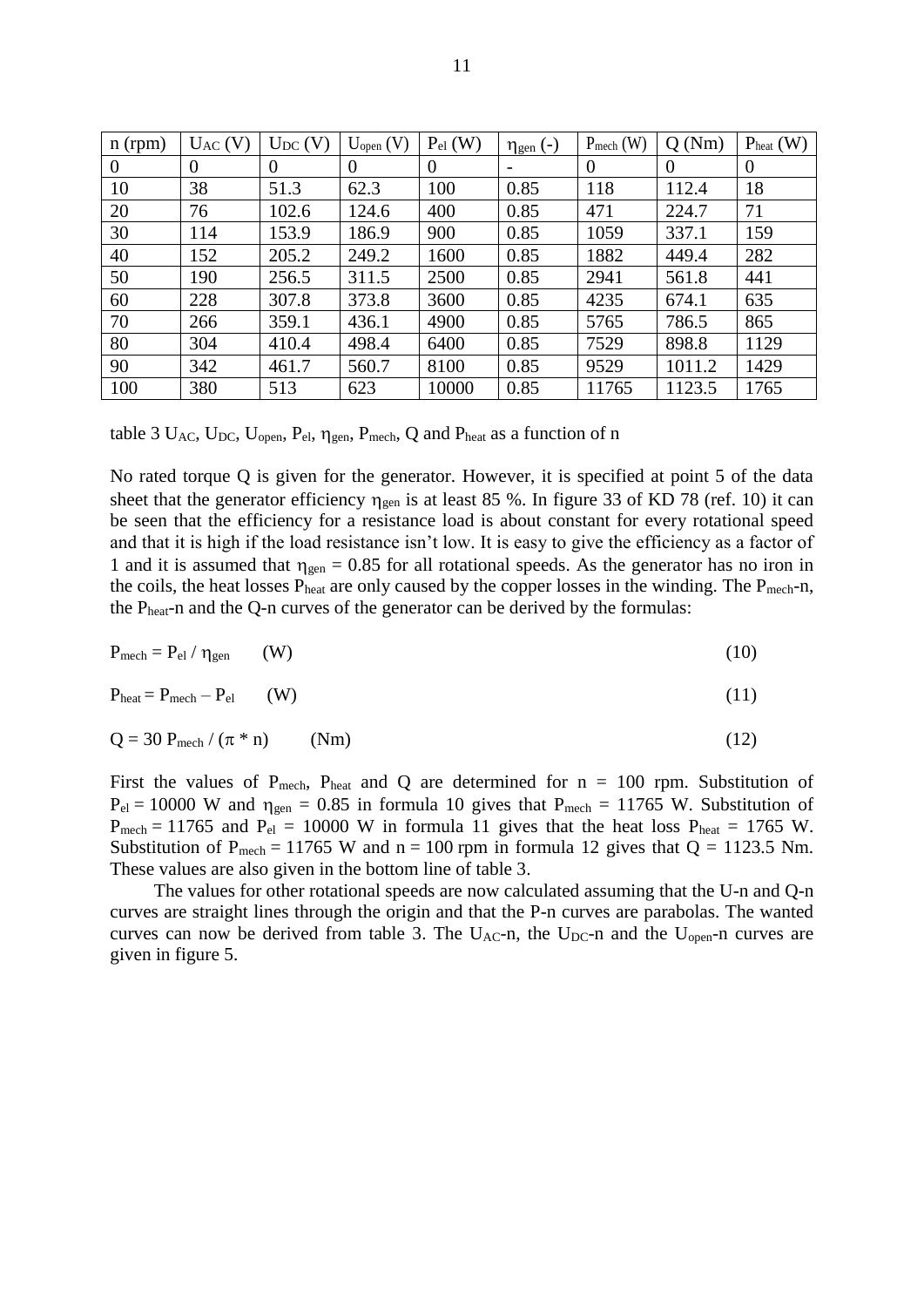

fig. 5 UAC, UDC and Uopen as a function of n for a resistance load

The Q-n curve is given in figure 6. Figure 6 also contains the curve for  $U = 513$  V DC and for short-circuit in star.



fig. 6 Loaded torque Q as a function of n for a resistance load, Q-n curves for 513 V DC and for short-circuit in star

The P<sub>mech</sub>-n and P<sub>el</sub>-n curves for the given resistance load are given in figure 4.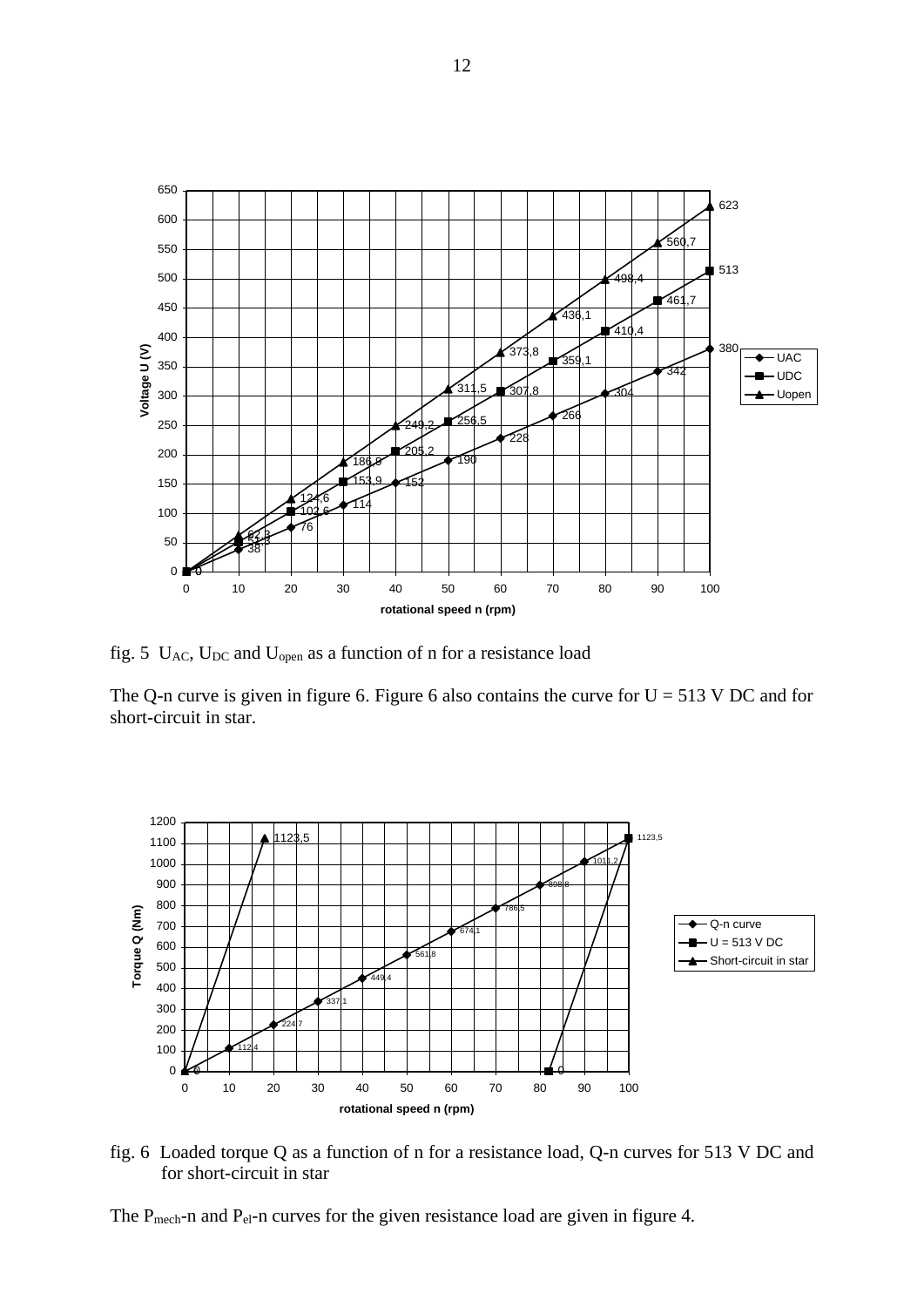In figure 4 it can be seen that the optimum cubic line is intersecting with the  $P_{mech}$ -n line for a resistance load at a wind speed of about 7.4 m/s. So below this wind speed, the load is lower than for the given resistance load if the optimum cubic line is followed. This means that the generator efficiency is somewhat higher than for a resistance load. So it can be concluded that the VIRYA-10 with  $\lambda_d = 6$  will work well with the selected PM-generator if the inverter is programmed such that the optimum cubic line is followed and if the generator characteristics given for this generator by the manufacturer are correct.

So these figures are based on the manufactures specification for a resistance load at  $n = 100$  rpm. The load resistance R can be calculated if it is assumed that three identical resistors are connected in star to the three phase wires. The voltage over one resistor is equal to the phase voltage  $U_f = 219.39$  V. The line current I = 15.2 A at n = 100 rpm. So according to the law of Ohm, the resistance R is given by  $R = U / I$  or  $R = 219.39 / 15.2 = 14.4 \Omega$ .

If three resistors are used as load, the winding of one phase is used for all the time to generate power. This power varies according to a  $\sin^2\alpha$  function. The power fluctuation is given in figure 2 of report KD 340 (ref. 3). If a 3-phase winding is rectified in star, only two of the three phases are generating power at the same time. This means that in one phase, power is only generated for  $30^{\circ} < \alpha < 150^{\circ}$  and for  $210 < \alpha < 330^{\circ}$ . This means that no power is generated for  $0^{\circ} < \alpha < 30^{\circ}$ , for  $150^{\circ} < \alpha < 210^{\circ}$  and for  $330^{\circ} < \alpha < 360^{\circ}$ . The loss of generated power because of this effect is about 7 % of the power generated for a resistance load. But this effect is neglected and so it is assumed that the generator is able to generate a DC power of 10 kW at  $n = 100$  rpm.

In the last column of table 3 it can be seen that the heat losses are maximal for  $n = 100$  rpm. This is because the voltage and so also the current decrease at decreasing rotational speed. In figure 6 it can be seen that the torque for a resistance load decreases linear to the decrease of the rotational speed. A PM-generator can also have high torques at low rotational speeds so the chosen value of the resistance gives only a large torque for the rated rotational speed  $n = 100$  rpm. To know the real capacity of the generator, it should also be measured for lower values of the resistance at lower rotational speeds than 100 rpm up to at least the rated torque  $Q = 1123.5$  Nm which is valid for  $n = 100$  rpm. As the current I is proportional to the torque Q, the copper losses and so Pheat, will then be the same for lower rotational speeds and the rated torque. The efficiency will be lower than for the given resistance load but this is acceptable.

A constant rated torque means that the power increases linear to the rotational speed. So a linear P-n curve "rated torque" through  $P = 0$  W and  $n = 0$  rpm and  $P = 11765$  W and  $n = 100$  rpm is also drawn in figure 4. The line is extended to the right up to a power of 14000 W. Use of the generator below this line is certainly acceptable without getting a too high value of Pheat.

In figure 4 it can be seen that this line is intersecting with the optimum cubic line at a power of about 10800 W, belonging to a wind speed of about 8.1 m/s and a rotational speed of about 92 rpm. At a wind speed of 10 m/s, the optimum cubic line is lying somewhat left from the line for the rated torque and so the torque is somewhat larger than the rated torque. But the generator can supply a maximum torque which is even a lot higher than the rated torque of 1123.5 Nm and wind speeds above  $V = 8.1$  m/s will happen only during a small part of the time. So it is assumed that the pendulum safety system with a design wind speed of 8 m/s and so with a rated wind speed of 10 m/s, is a good choice and that the maximum power is limited enough for this design wind speed.

The generator efficiency is assumed to be 0.85 for a resistance load. If the optimum cubic line is followed, the real load is lower than the given resistance load if V is lower than 7.4 m/s. This means that the efficiency will be somewhat higher than 0.85. The real electrical power depends also on the losses in the rectifier and on the efficiency of the inverter. Rectifier losses are low for high voltages. Modern inverters have a very high efficiency. It is assumed that the total efficiency of generator, rectifier and inverter  $\eta_{\text{tot}} = 0.8$ .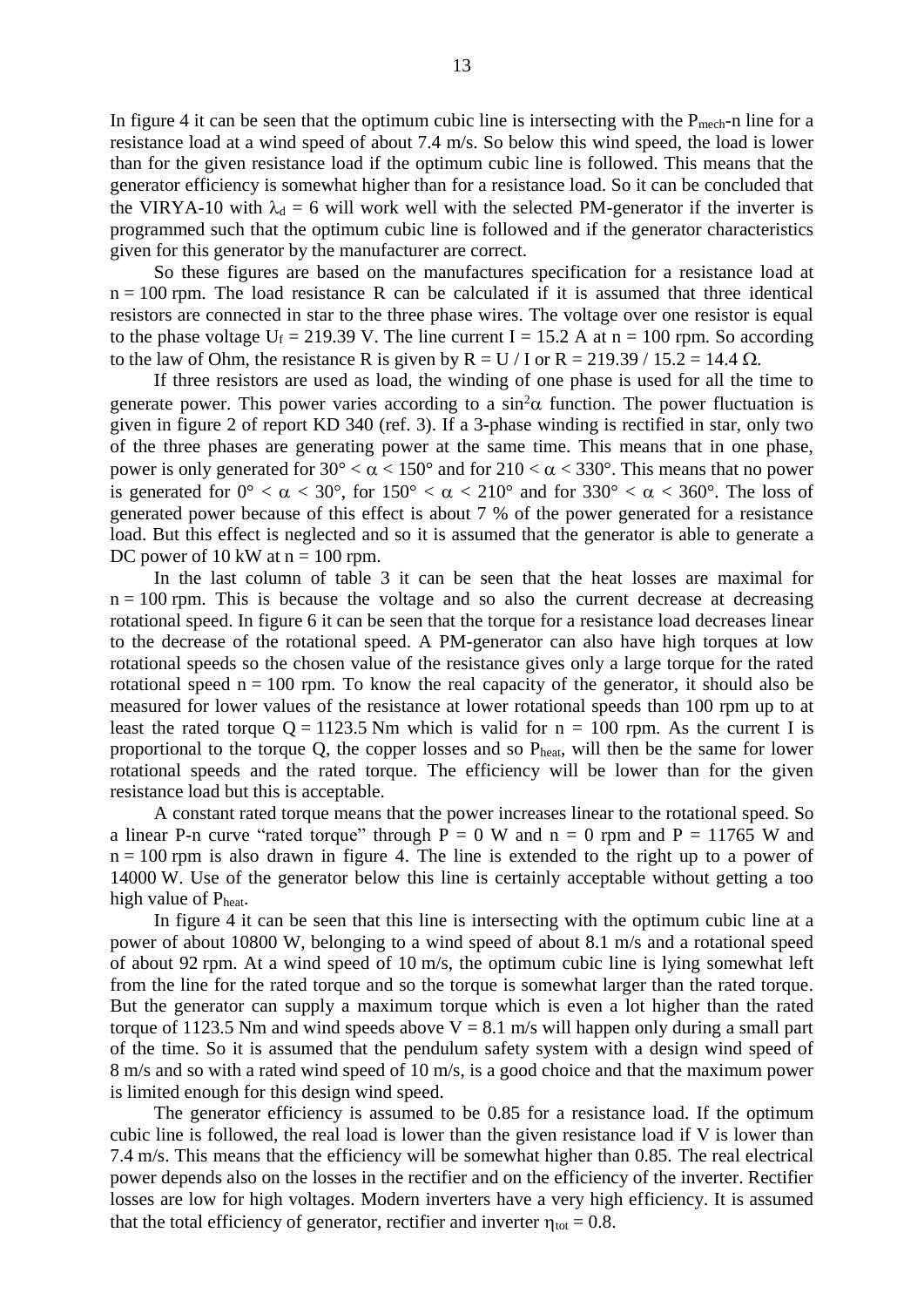The P<sub>el</sub>-n curve for an inverter load such that the optimum cubic line is followed and for a constant efficiency of 0.8 is also given in figure 4. The P<sub>el</sub>-n curve is determined for wind speeds up to 10 m/s. The working point for a certain wind speed is the point of intersection of the P-n curve of the rotor for that wind speed with the optimum cubic line. The electrical power for a certain wind speed is found by going down vertically from the working point until the  $P_{el}$ -n curve is crossed. The values of  $P_{el}$  have been determined this way for wind speeds up to 10 m/s and are given in the  $P_{el}$ -V curve of figure 7. It is assumed that  $P_{el}$  for higher wind speeds than 10 m/s is the same as the value for  $V = 10$  m/s.

The electrical power is about 10.8 kW at a wind speeds of 10 m/s and higher which is very good for a windmill with a rotor diameter of 10 m and a design wind speed of 8 m/s. The P<sub>el</sub>-V curve is a lot better than that of the VIRYA-9 because of the larger rotor diameter and because the rotor is turning out of the wind only for wind speeds higher than 8 m/s.

If the generated energy is used to power a heat pump, about four times more heat is generated than the input electrical power. So even at moderate wind speeds, a substantial amount of heat will be generated by the VIRYA-10.

It is expected that the inverter needs a minimum input voltage to function. So the rotor must have a certain minimal rotational speed. This speed isn't known but at the moment it is supposed that the voltage is too low for wind speeds below 3 m/s. This means that the little energy available in wind speeds below 3 m/s can't be captured. So this is the reason why the P<sub>el</sub>-V curve starts suddenly with P<sub>el</sub> = 448 W at V = 3 m/s. The critical voltage may lie lower and if this is the case, the  $P_{el}-V$  curve starts at a lower wind speed. In chapter 4 it was calculated that the starting wind speed is only 1.5 m/s which is much lower than 3 m/s. So the rotor will turn almost always but it will generate no power for  $1.5 < V < 3$  m/s.

The  $P_{el}-V$  curve is valid for constant wind speeds and not for average wind speeds. The output for a certain average wind speed is larger than for a certain constant wind speed. This can be demonstrated as follows. Assume we have a constant wind speed of 5 m/s. In the  $P_{el}$ -V curve it can be read that  $P_{el} = 2074$  W. Assume we have a wind speed of 7 m/s for one hour and of 3 m/s for one hour. So the average wind speed is 5 m/s. The power for  $V = 3$  m/s is 448 W. The power for  $V = 7$  m/s is 5690 W. The average power is (448 + 5690) / 2 = 3069 W. This is 995 W more or a factor  $3069 / 2074 = 1.48$  higher than for a constant wind speed of 5 m/s.



fig. 7  $P_{el}$ -V curve for an inverter load such that the optimum cubic line is followed for  $3 \text{ m/s} < V < 10 \text{ m/s}$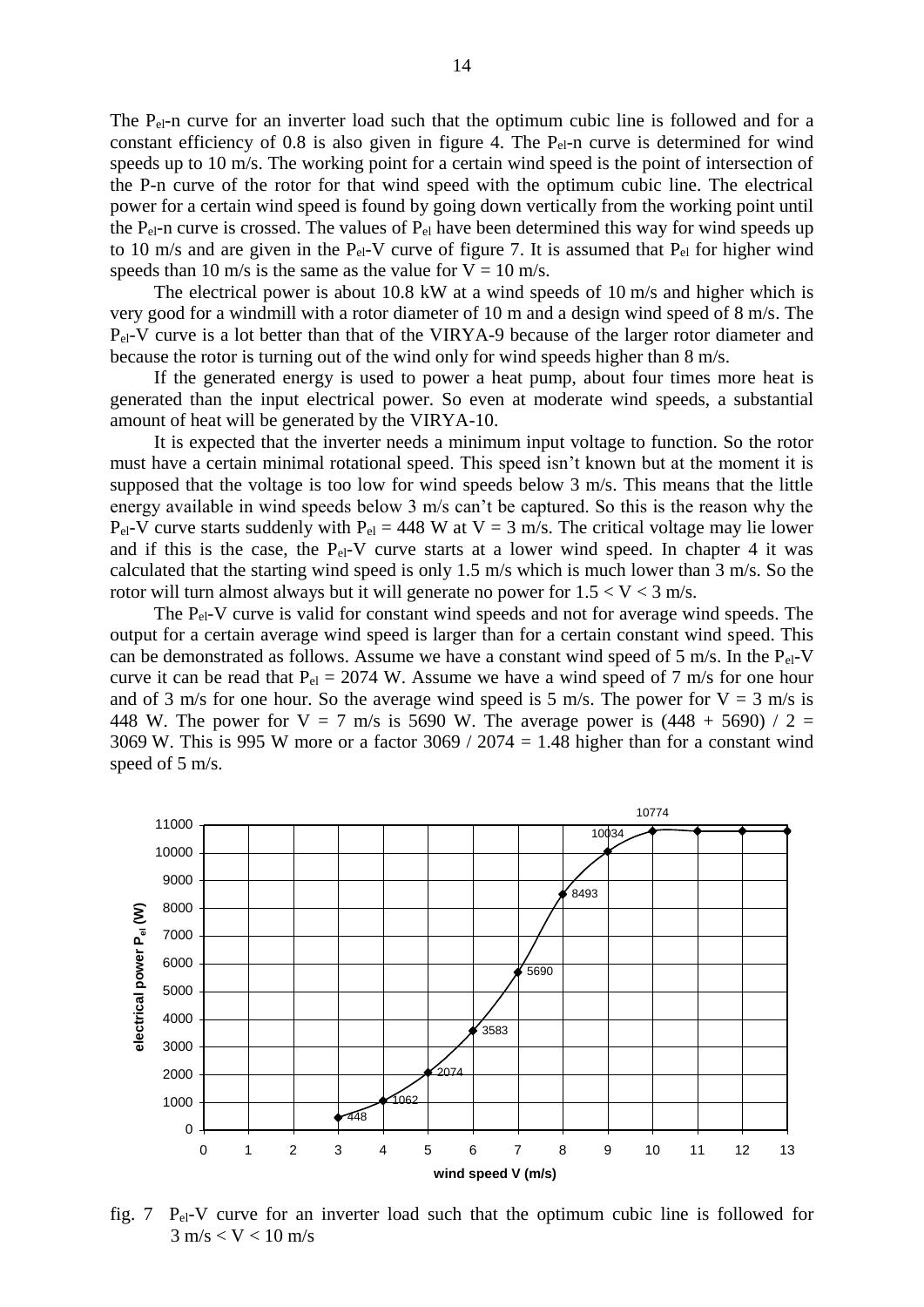The P<sub>mech</sub>-n, the P<sub>el</sub>-n curves as given in figure 4 and the P<sub>el</sub>-V as given in figure 7 are estimated and not measured. Measured characteristics are more accurate than estimated characteristics. So to be sure that an acceptable matching is realised for the chosen generator of Hefei Top Grand, it is necessary to buy one and to test it at a large test rig with which it is possible to also measure the torque Q. One should also select and buy an inverter and measure the real electrical output for grid connection. Finally a complete windmill has to be built and tested with the correct load.

It might be possible to use the rotor as a brake to stop the rotor. To verify if this is possible at any wind speed, one should know the P-n curve for short-circuit in star but this curve isn't given. The PM-generator which is used for the measurements as given in KD 78 (ref. 10) was measured for different constant voltages rectified in star. The Q-n curves for 26 V star, 52 V star and 76 V star are given in figure 8 of chapter 4 of KD 78. The Q-n curve for short-circuit in star before the rectifier is given in figure 4 of chapter 3 of KD 78. If these curves are compared, it can be seen that all curves have about the same shape but that the curve is shifted to the right if the voltage is higher. All curves have about the same maximum value of about 29 Nm. The first part of each curve, up to about 2/3 of the peak value, so up to a torque of about 20 Nm, is about a straight line but the curves bend to the right for higher torques. The curves start at the rotational speed for which the open generator voltage is equal to the average charging voltage. This phenomenon is used to derive the wanted P-n curve for short-circuit in star for the VIRYA-10 generator.

In figure 5 it can be seen that the loaded DC voltage  $U_{DC} = 513$  V DC at n = 100 rpm. The unloaded open DC voltage  $U_{open} = 623$  V at  $n = 100$  rpm. As the U-n curves are straight lines through the origin, it can be read that  $U_{open} = 513$  V DC at  $n = 82$  rpm. This is 18 rpm lower than  $n_{\text{rated}} = 100$  rpm. Next it is assumed that Q-n line for a constant voltage of 513 V is a straight line in between the point  $Q = 0$  Nm and  $n = 82$  rpm and the point  $Q = 1123.5$  Nm and  $n = 100$  rpm. This curve is also given in figure 6.

Short-circuit means a constant voltage  $U = 0$  V. So the Q-n curve for short-circuit in star is found by moving the Q-n curve for 513 V DC that much to the left that it intersects with the origin. This means that it must go through the point  $Q = 0$  Nm and  $n = 0$  rpm and the point  $Q = 1123.5$  Nm and  $n = 18$  rpm. This curve is also given in figure 6. Formula 12 can be written as:

$$
P_{mech} = Q * \pi * n / 30 \qquad (W)
$$
\n
$$
(13)
$$

To determine the P-n curve for short circuit in star, several points have to be chosen on the Q-n curve for short-circuit in star. This was done for every 2 rpm. P is then calculated for every point using formula 13. The result of this procedure is given in table 4. It is assumed that the Q-n curve is about straight for rotational speeds up to 28 rpm and the Q-n and P-n curves are extended up to this rotational speed. For higher rotational speeds than about 28 rpm, the Q-n curve for short-circuit in star will bend to the right and will have a maximum value at a certain rotational speed. This part of the curve can only be determined by measuring. So the P-n curve for short-circuit in star can't be determined for rotational speeds higher than about 28 rpm.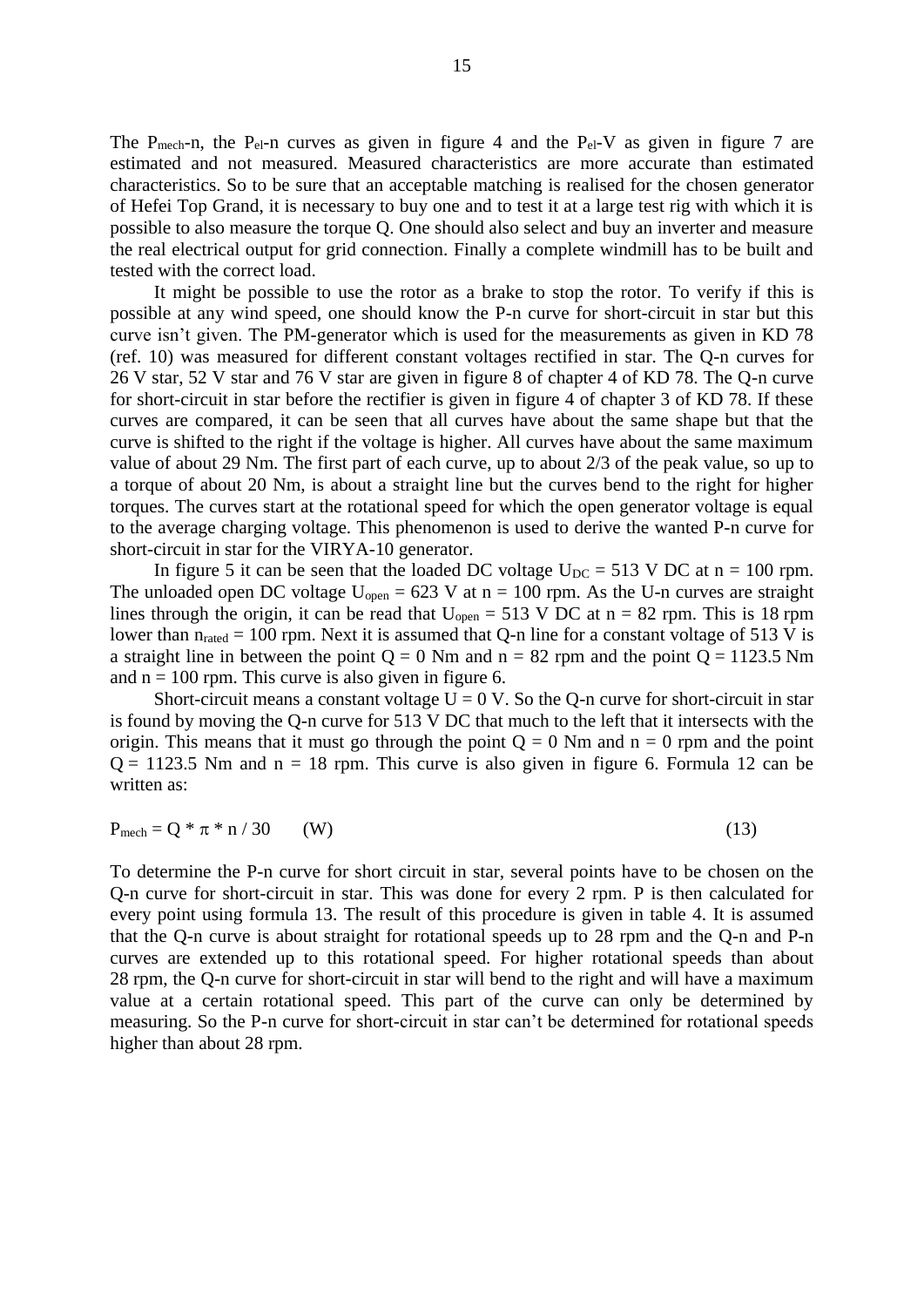| n (rpm)        | Q(Nm)  | P(W) |
|----------------|--------|------|
| 0              | 0      | 0    |
| $\overline{2}$ | 124.8  | 26   |
| $\overline{4}$ | 249.7  | 105  |
| 6              | 374.5  | 235  |
| 8              | 499.3  | 418  |
| 10             | 624.2  | 654  |
| 12             | 749.0  | 941  |
| 14             | 873.8  | 1281 |
| 16             | 998.7  | 1673 |
| 18             | 1123.5 | 2118 |
| 20             | 1248.3 | 2614 |
| 22             | 1373.2 | 3164 |
| 24             | 1498.0 | 3765 |
| 26             | 1622.8 | 4418 |
| 28             | 1747.7 | 5125 |

table 4 Calculated values of Q and P as a function of n for short-circuit in star

The P-n curve for short-circuit in star can now be derived from table 4 and is also given in figure 4. It can be seen that there is a large distance in between the P-n curve for short-circuit in star and the P-n curve of the rotor for  $V = 10$  m/s. The P-n curve for short-circuit in star couldn't be determined for higher rotational speeds than 28 rpm but by interpolation it can be concluded that the generator can very well be used as a brake to stop the rotor at any wind speed.

Building of a prototype of the VIRYA-10 with the chosen PM-generator of Hefei Top Grand is only possible if a composite drawing is made and if detailed drawings are available but I won't make them. So only companies with enough engineering and manufacturing capacity should start with the VIRYA-10. The VIRYA-10 is certainly not a windmill which can be built by an amateur.

### **7 Use of the VIRYA-10 in combination with ten semi-detached houses**

In chapter 4 of the Dutch report: "Ideeën over realisatie van 34 halfvrijstaande huizen geschikt voor dubbele bewoning" (ref. 2), a semi-detached house is described which has two separate entrances and so it can be used by two families. The width of one house is 7 m and the depth is 10 m. Twenty-eight, 300 W solar panels are used on the roof of each house. This plan contains no wind turbine as there isn't enough space but the houses can be used in another plan with more space for a wind turbine.

In chapter 5 of this report, the heat loss is calculated during the month December and it is also calculated how much power is generated by the solar panels in December. December is the most difficult month for solar panels as only about 2 % of the yearly output is generated in this month. It was found that the heat loss is about 1360 W. If floor heating and a heat pump with a COP value of 4 are used, it means that the required electrical power for the heat pump is about 1340 /  $4 = 340$  W. The power generated by the 28 solar panes is only 196 W in December, so 144 W too small. But there is also other electric equipment than the heat pump.

Next assume that one VIRYA-10 windmill is added and that the generated energy is used for ten houses. There is no electricity cable from the wind turbine to each house but it is assumed that there is a contract for which the momentary power of the wind turbine is balanced with the momentary power consumption of all ten houses together.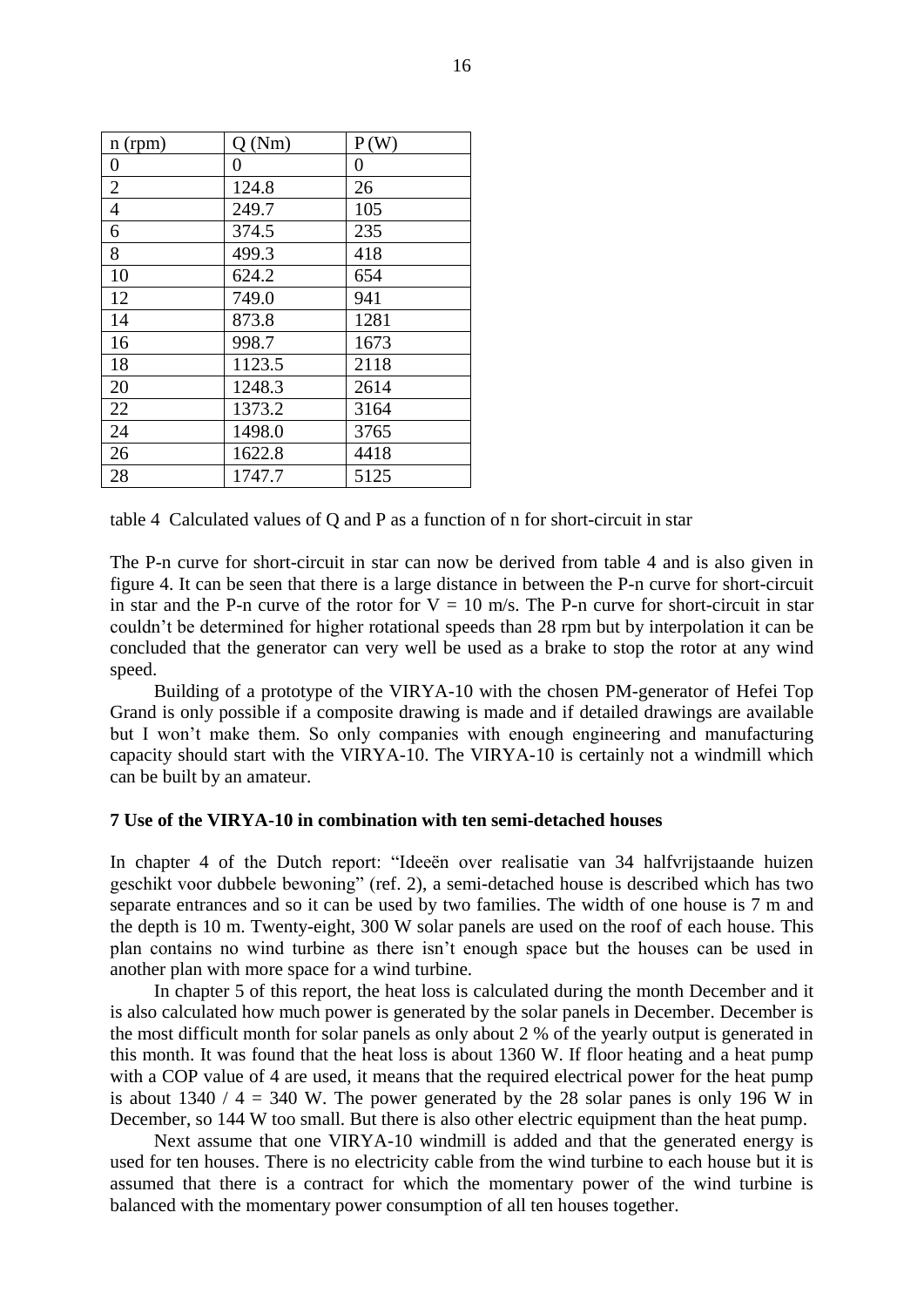So power of the wind turbine is only sold if the power output of the wind turbine is larger than the power consumption of all ten houses together. This means that during the winter months, almost all power of the wind turbine will be used for the heat pumps of the ten houses.

The power output of the wind turbine in December depends on the wind regime and the tower height. Provisionally it is assumed that the wind turbine is placed in my village Boskant which is a part of the town Meierijstad. The wind map of The Netherlands shows that the average yearly wind speed in Boskant is about 4 m/s at a height of 10 m in open terrain. The average wind speed during December will be higher. Assume that it is 5 m/s at a height of 10 m in open terrain.

Assume that the tower height is 24 m. This means that the bottom of the rotor lies at a height of 19 m which is high enough to have only a little turbulence caused by buildings and trees. The top of the rotor lies at a height of 29 m which is low enough to give no radar disturbance of the airfield Volkel or Welschap. The average wind speed for a tower height of 24 m in non open terrain will be higher than the wind speed at 10 m in open terrain. Assume that it is 5.5 m/s. The power for a certain average wind speed is higher than for the same constant wind speed because the power increases to the cube of the wind speed. Assume that therefore the  $P_{el}$ -V curve can be read at a wind speed of 6 m/s.

The P<sub>el</sub>-V curve is given in figure 7 and in this figure it can be seen that  $P_{el} = 3583$  W for  $V = 6$  m/s. If this power is distributed equally over the ten houses, every house receives about 358 W. This is even more than the power of 340 W needed for the heat pump in December. So the wind turbine can supply all the power for the heat pumps of ten houses if the power is averaged over December. So the power supply of the solar panels in December can be used for other electric equipment.

A very well isolated house equipped with floor heating and a heat pump has a large heat capacity. So this means that there can be a strong variation of the incoming power of the wind turbine and the solar panels together without large fluctuation of the internal temperature of the house. But if there are long periods of low wind power and low solar power in December it is still possible that power has the be bought from the grid if the internal temperature of the house becomes too low. The situation becomes better for January and February as about 3 % of the yearly output of the solar panels is generated in January and about 5 % of the yearly output of the solar panels is generated in February.

The output of solar panels is maximal during the summer months and the output of the wind turbine is maximal during the winter months and therefore both energy suppliers balance each other. But the electric energy consumption is highest during the winter month and the energy supply of the wind turbine during the winter months is therefore more important than the energy supply of the solar panels during the summer months.

At this moment we still have the so called "salderingsregeling" in The Netherlands which means that you receive the same amount of money for supplied energy than you have to pay for consumed energy. But this will be changed starting at 2023 and the whole procedure will be ended in 2030. So in 2030 one will receive only a little amount of money for a supplied kWh and one will have to pay a large amount of money for a consumed kWh. This effect will strongly support the use of a wind turbine in the winter.